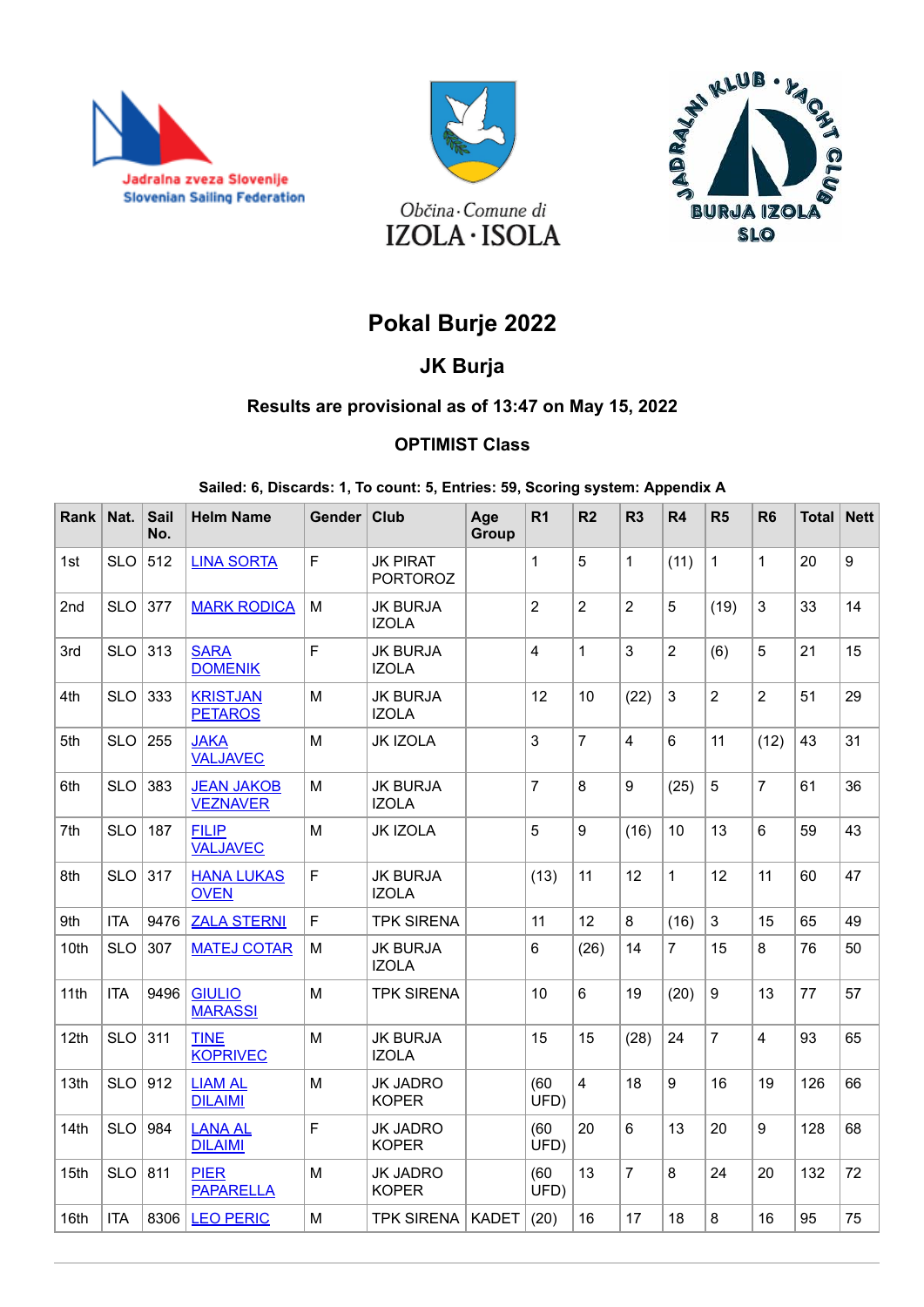| Rank | Nat.       | Sail<br>No. | <b>Helm Name</b>                               | Gender | Club                                                              | Age<br>Group | R <sub>1</sub> | R <sub>2</sub> | R <sub>3</sub> | R <sub>4</sub> | R5           | R <sub>6</sub>   | <b>Total</b> | <b>Nett</b> |
|------|------------|-------------|------------------------------------------------|--------|-------------------------------------------------------------------|--------------|----------------|----------------|----------------|----------------|--------------|------------------|--------------|-------------|
| 17th | <b>SLO</b> | 87          | <b>LAN CERNAC</b>                              | M      | <b>JK PIRAT</b><br><b>PORTOROZ</b>                                | <b>KADET</b> | 16             | 17             | 24             | 4              | (60)<br>UFD) | 17               | 138          | 78          |
| 18th | <b>SLO</b> | 663         | <b>MIHA REBEC</b>                              | М      | <b>JK OLIMPIC</b>                                                 |              | 22             | (27)           | 11             | 21             | 4            | 21               | 106          | 79          |
| 19th | <b>SLO</b> | 0           | <b>LARA HUMMEL</b>                             | F      | <b>JK JADRO</b><br><b>KOPER</b>                                   |              | (26)           | 21             | 10             | 15             | 14           | 22               | 108          | 82          |
| 20th | <b>SLO</b> | 37          | <b>PASCAL</b><br><b>SINOZIC</b>                | M      | <b>JK BURJA</b><br><b>IZOLA</b>                                   |              | 9              | 18             | 21             | 17             | 18           | (23)             | 106          | 83          |
| 21st | <b>SVK</b> | 654         | <b>KAROLINA</b><br><b>KOLENCIAK</b>            | F      | <b>YC</b><br><b>DYNAMO</b><br><b>ENERGIA</b><br><b>BRATISLAVA</b> |              | 14             | (60)<br>BFD)   | 13             | 27             | 22           | 14               | 150          | 90          |
| 22nd | <b>SLO</b> | 678         | <b>MARTIN</b><br><b>FABJAN</b>                 | M      | <b>JK OLIMPIC</b>                                                 |              | 17             | 14             | 23             | (35)           | 29           | 10               | 128          | 93          |
| 23rd | <b>SLO</b> | 875         | <b>FILIP LUKA</b><br><b>BUTINAR</b>            | M      | <b>JK PIRAT</b><br><b>PORTOROZ</b>                                |              | 21             | 3              | 5              | 12             | (60)<br>DNC) | 60<br><b>DNC</b> | 161          | 101         |
| 24th | <b>SLO</b> | 966         | <b>AJDA GULIC</b>                              | F      | <b>JK JADRO</b><br><b>KOPER</b>                                   | <b>KADET</b> | (60)<br>UFD)   | 19             | 15             | 23             | 28           | 18               | 163          | 103         |
| 25th | <b>ITA</b> | 8206        | <b>VIKA</b><br><b>SKERLAVAJ</b>                | F      | <b>TPK SIRENA</b>                                                 |              | 23             | (60)<br>DSQ)   | 29             | 14             | 23           | 24               | 173          | 113         |
| 26th | <b>SLO</b> | 85          | <b>VAL GRBEC</b>                               | M      | <b>JK PIRAT</b><br><b>PORTOROZ</b>                                | <b>KADET</b> | 8              | 23             | 20             | 19             | (60)<br>DNC) | 60<br><b>DNC</b> | 190          | 130         |
| 27th | <b>SLO</b> | 81          | <b>MIJA MAZALIN</b>                            | F      | <b>JK PIRAT</b><br><b>PORTOROZ</b>                                | <b>KADET</b> | (31)           | 29             | 27             | 22             | 26           | 27               | 162          | 131         |
| 28th | <b>SLO</b> | 689         | <b>MIHAEL</b><br><b>ZOBEC</b>                  | M      | <b>JK OLIMPIC</b>                                                 | <b>KADET</b> | 27             | (38)           | 32             | 38             | 10           | 31               | 176          | 138         |
| 29th | <b>SLO</b> | 72          | <b>RIANA</b><br><b>ARINOVA</b>                 | F      | <b>JK PIRAT</b><br><b>PORTOROZ</b>                                |              | 29             | 34             | 34             | (37)           | 17           | 25               | 176          | 139         |
| 30th | <b>SLO</b> | 443         | <b>RODION</b><br><b>KRANTOV</b>                | M      | <b>JK PIRAT</b><br><b>PORTOROZ</b>                                |              | 28             | 32             | 30             | (33)           | 21           | 30               | 174          | 141         |
| 31st | <b>SLO</b> | 75          | <b>EDGARD</b><br><b>KRANTOV</b>                | M      | <b>JK PIRAT</b><br><b>PORTOROZ</b>                                |              | (34)           | 25             | 25             | 30             | 27           | 34               | 175          | 141         |
| 32nd | <b>SLO</b> | 6825        | <b>MIA GOMBAC</b>                              | F      | <b>JK BURJA</b><br><b>IZOLA</b>                                   | <b>KADET</b> | 18             | 36             | (38)           | 34             | 25           | 33               | 184          | 146         |
| 33rd | <b>SLO</b> | 696         | <b>GREGOR</b><br><b>KOCJANCIC</b>              | M      | <b>JK OLIMPIC</b>                                                 |              | 25             | (42)           | 26             | 26             | 34           | 37               | 190          | 148         |
| 34th | <b>SLO</b> | 2112        | <b>ANDRII</b><br><b>CHERNOBAIEV</b>            | M      | <b>JK PIRAT</b><br><b>PORTOROZ</b>                                |              | 30             | 30             | 31             | 29             | (35)         | 29               | 184          | 149         |
| 35th | <b>SLO</b> | 922         | <b>LAN PETRIC</b>                              | M      | <b>JK JADRO</b><br><b>KOPER</b>                                   | <b>KADET</b> | (60)<br>UFD)   | 22             | 39             | 28             | 39           | 28               | 216          | 156         |
| 36th | SVK        | 864         | <b>NIKOLA</b><br><b>KOLENCIAK</b>              | M      | <b>YC</b><br><b>DYNAMO</b><br><b>ENERGIA</b><br><b>BRATISLAVA</b> |              | 19             | 37             | 40             | (42)           | 33           | 32               | 203          | 161         |
| 37th | <b>SLO</b> | 63          | <b>MASA GULIC</b>                              | F      | <b>JK JADRO</b><br><b>KOPER</b>                                   |              | (60)<br>UFD)   | 43             | 47             | 32             | 32           | 26               | 240          | 180         |
| 38th | <b>SLO</b> | 312         | <b>AZBE</b><br><b>ERBEZNIK</b><br><b>NOVAK</b> | M      | <b>JK BURJA</b><br><b>IZOLA</b>                                   | <b>KADET</b> | 24             | 28             | 33             | 36             | (60)<br>DNC) | 60<br><b>DNC</b> | 241          | 181         |
| 39th | <b>SLO</b> | 77          | <b>NELI GILIC</b>                              | F      | <b>JK JADRO</b><br><b>KOPER</b>                                   |              | (60)<br>UFD)   | 24             | 44             | 40             | 37           | 36               | 241          | 181         |
| 40th | <b>SLO</b> | 31          | <b>GABRIJEL</b><br><b>HUMAR</b>                | M      | <b>JK BURJA</b><br><b>IZOLA</b>                                   |              | 32             | 33             | (45)           | 45             | 31           | 42               | 228          | 183         |